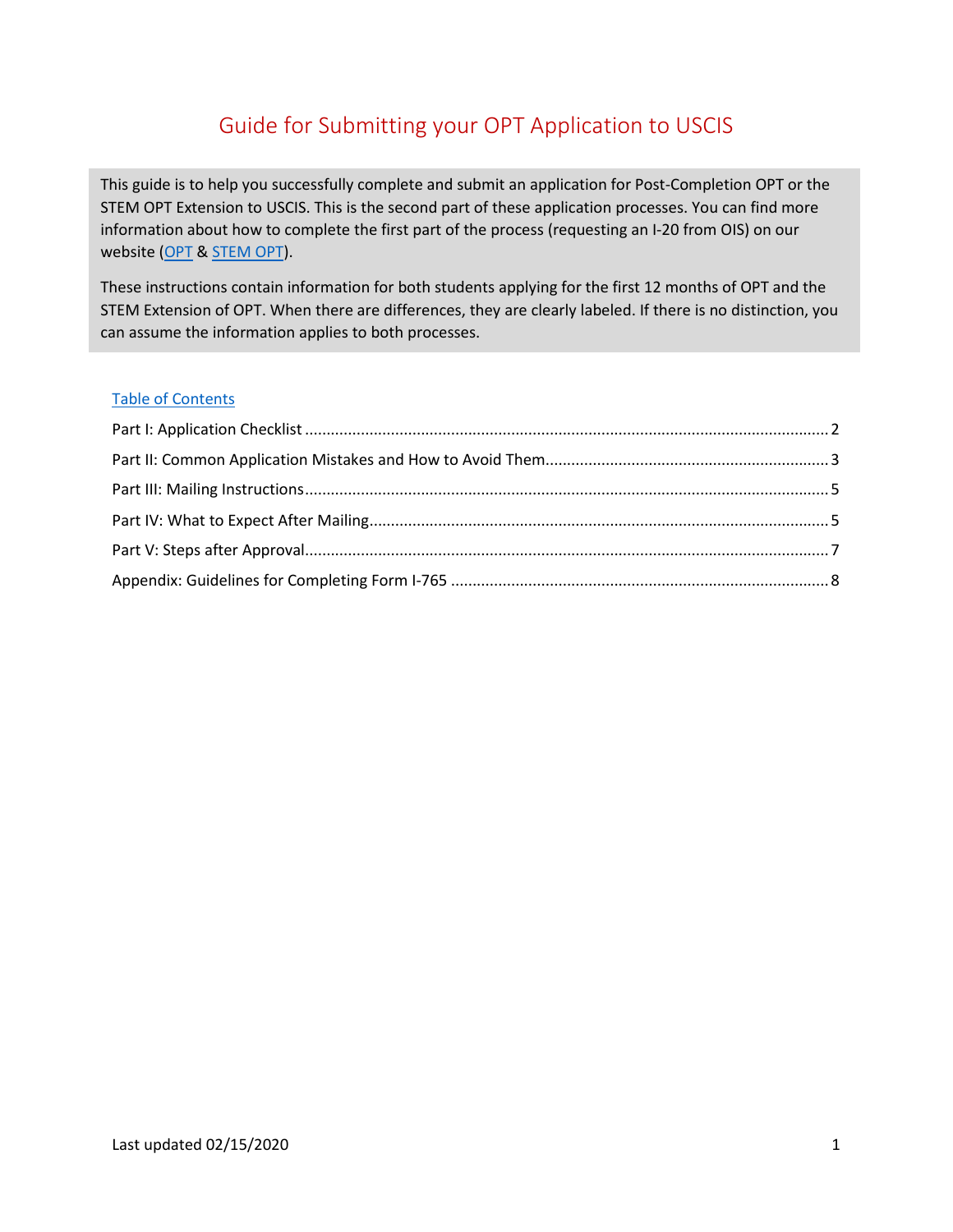## <span id="page-1-0"></span>Part 1: Application Checklist

All documents you include should be clear, legible, and printed on only one side of the paper. Compile your application materials in the order listed below.

### **All students:**

- $\Box$  Form G-1145:<https://www.uscis.gov/g-1145>
- $\Box$  Original and completed Form I-765: [http://www.uscis.gov/i-765.](http://www.uscis.gov/i-765) Make sure you are using the most recent version of Form I-765 (see 'edition date' on [USCIS' website\)](https://www.uscis.gov/i-765) and include all pages.
- $\Box$  Check or money order made out to "U.S. Department of Homeland Security." Staple the check or money order to the top of the first page of the Form I-765. Chec[k USCIS's website](http://www.uscis.gov/i-765) (see 'filing fee') on day of mailing application to confirm the correct fee amount.
- $\Box$  Two passport photos (2inx2in) write your name and SEVIS ID or I-94 number on the back of the photos and paper clip them to the top of the first page of the Form I-765. Make sure the photos meet the requirements specified in the [USCIS Instructions](https://www.uscis.gov/sites/default/files/document/forms/i-765instr.pdf) for Form I-765.
- $\Box$  Photocopy of Form I-20 with OPT or STEM OPT recommendation.
- $\Box$  Printout of most recent I-94: [https://i94.cbp.dhs.gov/I94.](https://i94.cbp.dhs.gov/I94)
- $\Box$  Photocopy of the passport ID page and expiration page. The passport should be valid at least 6 months into the future.
- $\Box$  Photocopy of most recent US visa.
- $\Box$  Photocopy of previously issued EAD card(s) if applicable.

### **Additional documentation needed for students applying for the first 12 months of OPT:**

 $\Box$  Photocopies of all prior I-20 forms issued for Curricular Practical Training (CPT) or Optional Practical Training (OPT).

### **Additional documentation needed for students applying for the STEM OPT Extension:**

- $\Box$  Copy of diploma and/or transcript for the degree upon which your STEM OPT application is based. If your diploma does not list your particular field/major, you must also include the transcript. Unofficial transcripts are fine.
- Do NOT include a copy of your Form I-983.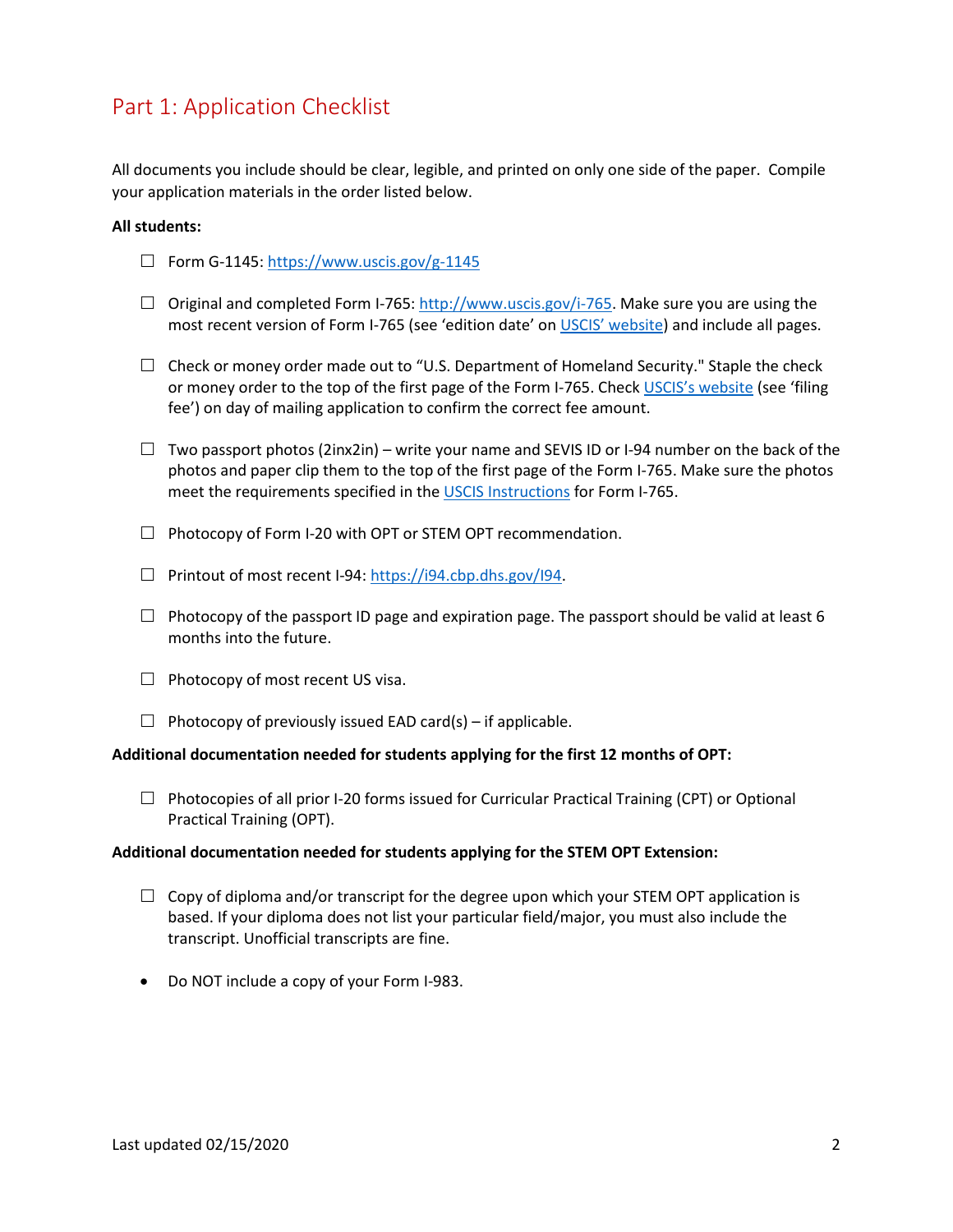If you are one of the following types of students, please consult an OIS advisor for additional information about documentation to include with your application:

- If you changed status to F-1 from another immigration status within the last calendar year by traveling or by submitting a change of status application within the US.
- If you have previously withdrawn an OPT application and are reapplying
- If you have ever applied for pre-completion OPT
- If you are applying for STEM OPT based on a prior degree (not the degree your current 12 months of OPT is based on)

For all students: OIS strongly recommends that you make and keep a copy of your entire OPT or STEM OPT application. This can be a helpful resource in case of a rejection or denial of your application.

| Common mistake                                                 | How to Avoid                                                                                                                                                                                                                                                                                                                                                                                        |  |  |  |  |
|----------------------------------------------------------------|-----------------------------------------------------------------------------------------------------------------------------------------------------------------------------------------------------------------------------------------------------------------------------------------------------------------------------------------------------------------------------------------------------|--|--|--|--|
| Submitting your application to<br>USCIS too early or too late. | Keep track of your application deadlines.<br>For students applying for the first 12 months of OPT, your<br>application must arrive at USCIS:<br>No earlier than 90 days before your I-20 end date<br>No later than 60 days after your I-20 end date<br>No later than 30 days after your OPT I-20 was signed by an<br>OIS Advisor. If you are close to this deadline, contact OIS<br>for a new I-20. |  |  |  |  |
|                                                                | For students applying for the STEM OPT Extension, your<br>application must arrive at USCIS:<br>No earlier than 90 days before the end date of your<br>current EAD card.<br>No later than the end date of your EAD card.<br>No later than 60 days after your STEM OPT I-20 was signed<br>by an OIS advisor. If you are close to this deadline, contact<br>OIS for a new I-20.                        |  |  |  |  |

## <span id="page-2-0"></span>Part II: Common Application Mistakes and How to Avoid Them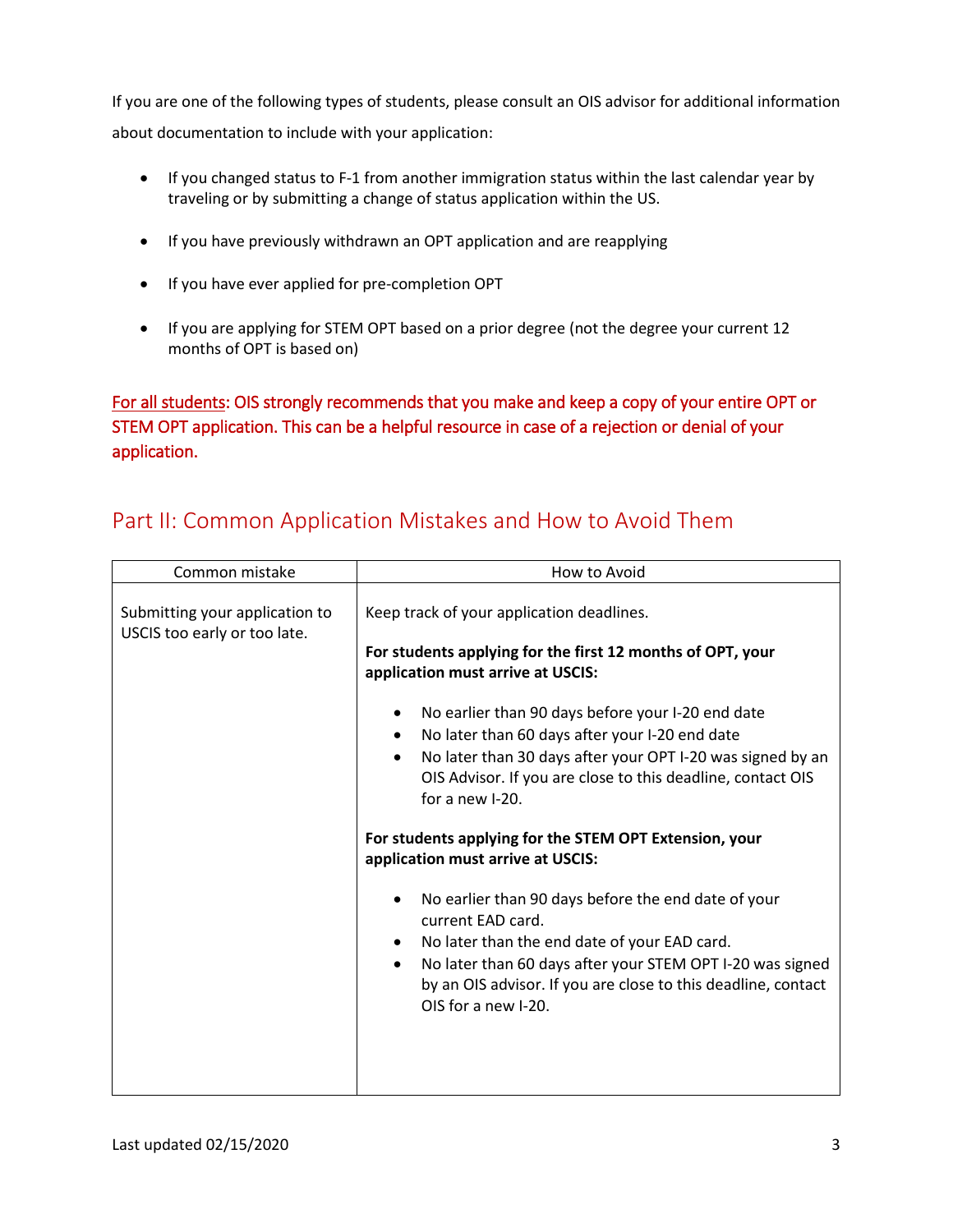| Common mistake                                                                                   | How to Avoid                                                                                                                                                                                                                                                                                                                                          |
|--------------------------------------------------------------------------------------------------|-------------------------------------------------------------------------------------------------------------------------------------------------------------------------------------------------------------------------------------------------------------------------------------------------------------------------------------------------------|
| Submitting the wrong version of<br>the Form I-765                                                | Check that you are submitting the correct version of the I-765 by<br>comparing the date in the bottom left corner of your I-765 to the<br>'edition date' listed on USCIS' website.                                                                                                                                                                    |
| Submitting an unsigned I-765,<br>an electronically signed I-765 or<br>not all pages of the I-765 | Check that you have signed the I-765 in ink and included every<br>page, even if you did not have anything on the page.                                                                                                                                                                                                                                |
| Issue with payment (wrong<br>amount, signed incorrectly,<br>insufficient funds)                  | Check USCIS's website (see 'filing fee') that you are submitting the<br>correct amount. Payment must be made out to "U.S. Department<br>of Homeland Security." Do not sign the back of the check or<br>money order, and do not use a starter check (a personal check<br>without your address that you were given when you opened an<br>account).      |
| Writing the wrong eligibility<br>category on page 3 of the I-765<br>(or handwriting unclear)     | Use the following codes:<br>(c) (3) (B) for the first 12 months of post-completion OPT<br>(c) (3) (C) for STEM Extension of OPT                                                                                                                                                                                                                       |
| Issues with the mailing address<br>(incorrectly formatted, unstable<br>address)                  | Choose a mailing address that you will have access to for up to 5<br>months. If you anticipate that you will need to move, use a friend's<br>address to receive your application. If you use a friend's address<br>you will need to put their name in the "In Care Of" field on the<br>mailing address section of the I-765.                          |
|                                                                                                  | If you do not have access to a secure address for your mailing<br>address, you may choose to use OIS's address by filing out a mail<br>waiver. However, if you are using the I-765 to request a Social<br>Security Number, you cannot use OIS's address. Please visit the<br>OPT/ STEM OPT Mail Waiver form in GlobalHome for further<br>information. |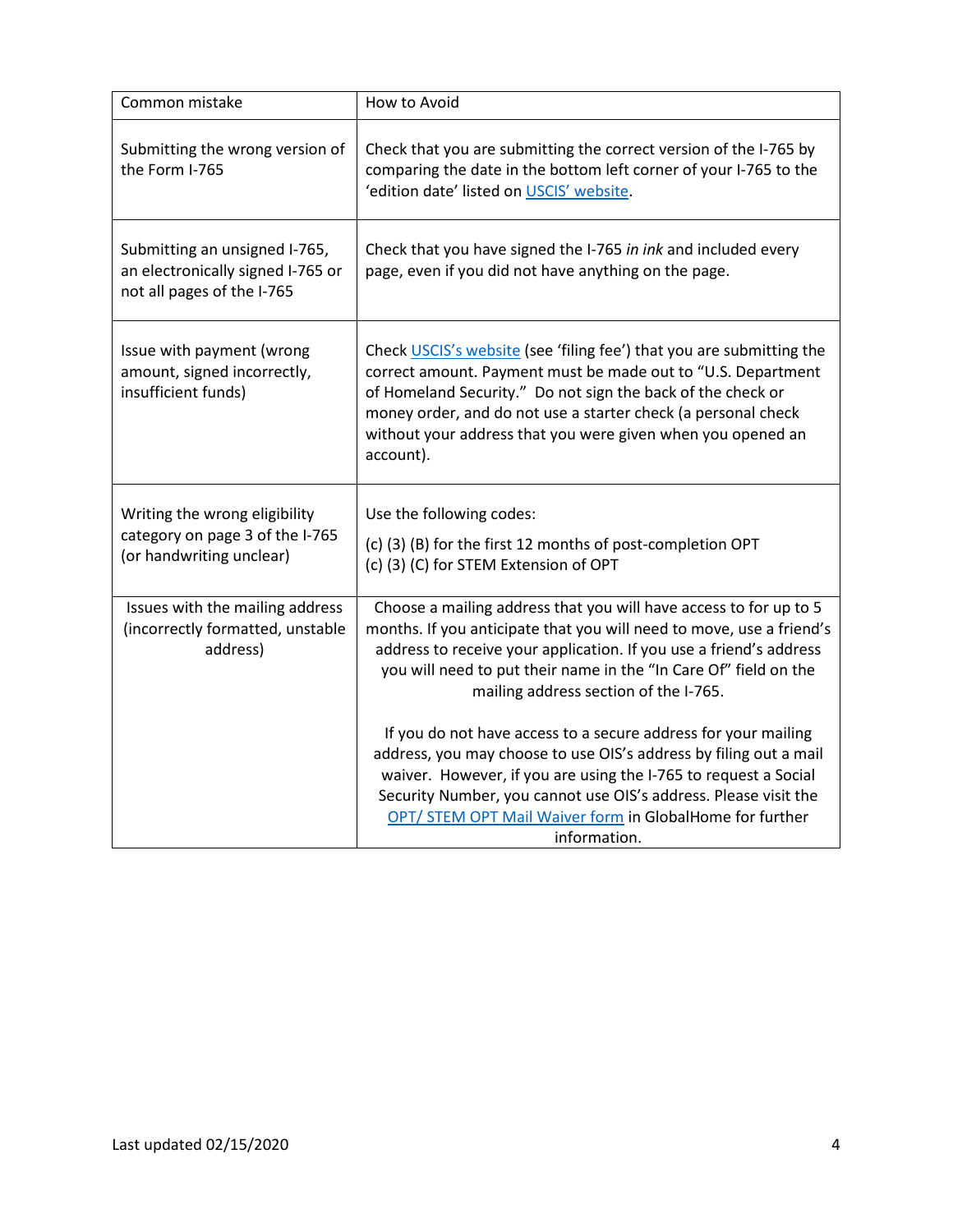## <span id="page-4-0"></span>Part III: Mailing Instructions

**USCIS must receive your I-765 application while you are physically present in the U.S. in F-1 status.** OIS strongly recommends that you stay in the U.S. until at least when you receive the official Receipt Notice from USCIS before embarking on any international travel.

I-765 applications must be submitted to the correct USCIS Lockbox Facility for processing and adjudication. Follow the instructions for where to mail your application at the following website under the "Foreign Students" section[: https://www.uscis.gov/i-765-addresses.](https://www.uscis.gov/i-765-addresses) Always confirm this address is up to date before mailing. Note that there are different addresses depending on if you use the U.S. Postal Service (USPS) or a courier service such as FedEx, UPS, or DHL.

<span id="page-4-1"></span>We strongly recommend that whichever mail service you use, that you purchase a service that allows you to track your package and receive confirmation when it is delivered. Keep the confirmation for your records. After mailing, do not attempt to recall your package. If you believe there is an issue with your application, contact OIS to discuss your options.

## Part IV: What to Expect After Mailing

- 1. You will receive an electronic notification (if you filled out a G-1145 Form) that the USCIS Service Center has received your application and has begun the review process. This notification contains your case number, which allows you to look up your case status on the USCIS website: <https://egov.uscis.gov/casestatus/landing.do>
- 2. Within several weeks after the date USCIS has received your application, you should receive a hard copy receipt notice indicating that your case is in progress. This notice will be mailed to the mailing address listed on your Form I-765. Please check the receipt for accuracy (for example, is your name spelled correctly? If not, let OIS know). Keep your receipt notice and do not throw it away.
- 3. Processing times are very hard to predict and can vary greatly depending on many different factors. OIS is not involved in the processing of any petitions filed with USCIS and cannot predict when your application will be approved nor aid requests fo[r expediting](https://www.uscis.gov/forms/filing-guidance/how-to-make-an-expedite-request) the process. You can check USCIS's processing times, including the date past which you can submit an inquiry about a pending case, here[: https://egov.uscis.gov/processing-times/.](https://egov.uscis.gov/processing-times/)
- 4. If your application is approved, you'll receive an approval notice and your EAD card separately.
- 5. For students applying for the STEM OPT Extension, if you properly file your application before your EAD expires, you automatically receive 180 days of your employment authorization to continue working while your application is pending.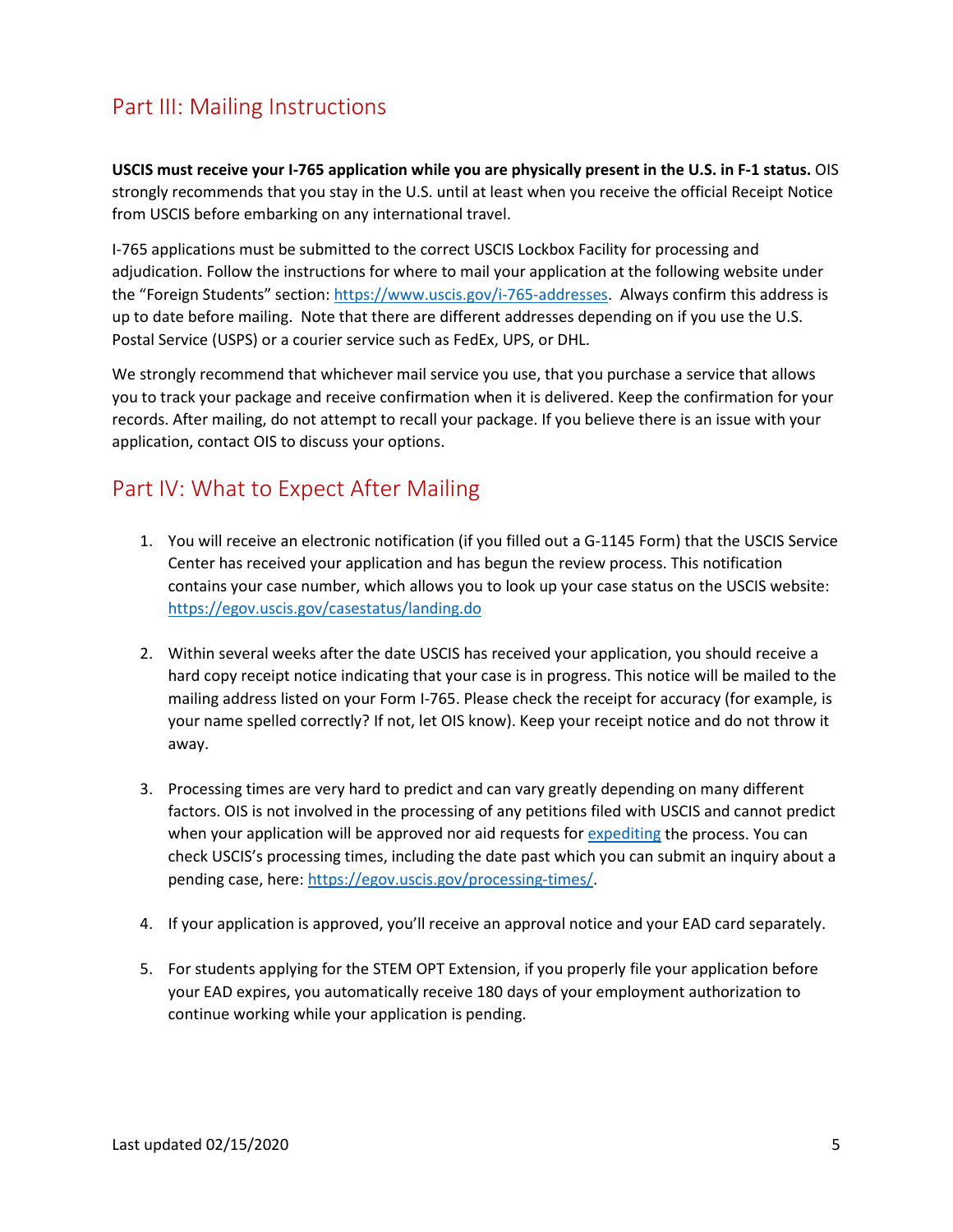## Other Possible Outcomes

### **Rejections**

Instead of being accepted at the Lockbox for processing, your application can be rejected straightaway if there is something wrong with your application (for example, the wrong form version being submitted or the payment not going through). In this case, you will **not receive electronic notification or a receipt notice from USCIS.** They will mail back your entire application for correction and resubmission. You will likely need a new I-20 before you resubmit, so contact OIS for further advising before sending anything back to USCIS.

### **Requests for Evidence (RFE)**

You can be sent a Request for Evidence (RFE) during the adjudication period. If you receive an RFE, this means USCIS wants additional evidence to make a decision on your case. Contact OIS for assistance in responding to the RFE.

### **Denials**

If you receive a denial notice for your application, contact OIS for our assistance.

### Tips for avoiding unnecessary delays with your application:

- 1. Apply as early as you can within the proper filing windows.
- 2. Choose a stable mailing address that you have access to from the time you submit your application to up to 5 months later. If communication from USCIS cannot be delivered to you in a timely manner your application process will be delayed, as well as your EAD card. Changing your mailing address while your application is pending will likely cause delays.
- 3. Follow all of the instructions for filling out your application and include all necessary materials.
- 4. On the day you mail your application, check the USCIS website to make sure you are filing the correct I-765 edition, the correct fee amount, and are sending it to the correct lockbox address as these are subject to change.
- 5. If you notice something is wrong or missing after you submit your application, contact OIS. Do not submit a second application or try to intercept the mailing of your application.
- 6. Upon receiving any communication from USCIS (Rejections, RFEs, Denials, or anything else) reach out to OIS immediately before responding yourself.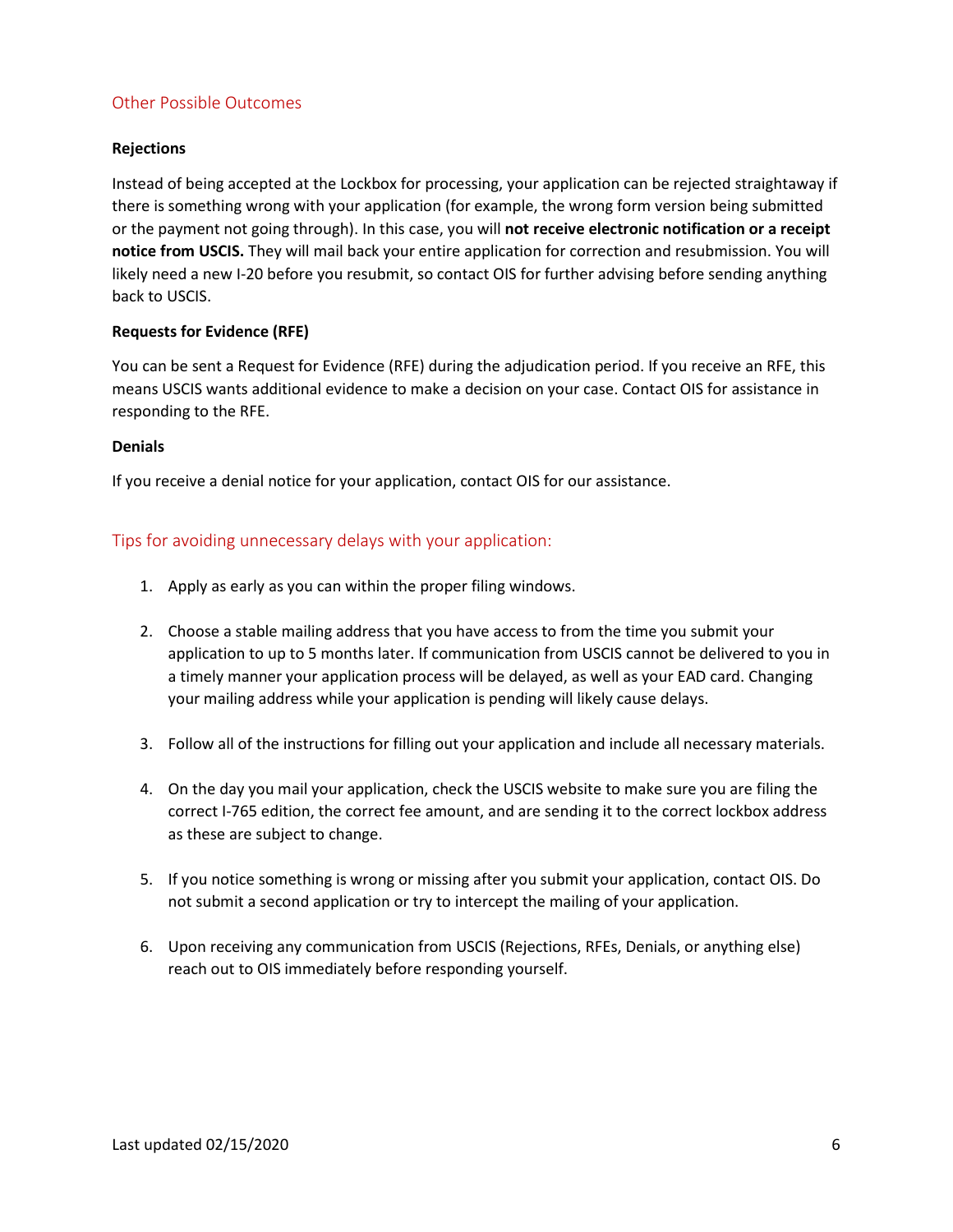# <span id="page-6-0"></span>Part V: Steps after Approval

### **For students on the first 12 months of OPT:**

- 1. Once you receive your EAD card in the mail, submit a copy to OIS.
- 2. You may begin working once you have received your EAD card AND the start date on the EAD card has arrived.
- 3. You will receive an email to set up your SEVP Portal account after your OPT becomes active. Set up your account as soon as you can, even if you are not working, as the link in the email will expire.
- 4. Report your employment to the SEVP Portal within 10 days of starting employment. If you have issues with the SEVP Portal, visit our [website](https://internationalservices.ncsu.edu/student-employment/optional-practical-training/update-your-employment-information-in-the-sevp-portal-2/) for more information.
- 5. If you move during OPT, you must update OIS with your new address in [GlobalHome.](https://oit300sc1.oit.ncsu.edu/istart/controllers/client/ClientEngine.cfm?serviceid=EFormIOCUpdateUSAddress0ServiceProvider)

### **For students on STEM OPT:**

- 1. Once you receive your EAD card in the mail, submit a copy to OIS.
- 2. You are required to regularly complete data validations and performance evaluations while on the STEM Extension. Additionally, you will need to report to OIS if you change employers or elements of your employment change. All of the STEM Extension reporting requirements and how to complete them are detailed on our [website.](https://internationalservices.ncsu.edu/stem-extension-reporting/)
- 3. If you move during STEM OPT, you must update OIS with your new address i[n GlobalHome.](https://oit300sc1.oit.ncsu.edu/istart/controllers/client/ClientEngine.cfm?serviceid=EFormIOCUpdateUSAddress0ServiceProvider)

### **Changes during your OPT or STEM OPT period**

- If you begin a new degree program at another school, you must submit a transfer out form to OIS.
- If you begin a new degree program at NC State, you must submit a Change of Level form to OIS.
- If you change to a new immigration status, please send a copy of the proof of your new status (I94, I-979 approval notice) to [ois@ncsu.edu.](mailto:ois@ncsu.edu)
- If you choose to depart the U.S. before your OPT or STEM OPT period ends, please submit a departure form to OIS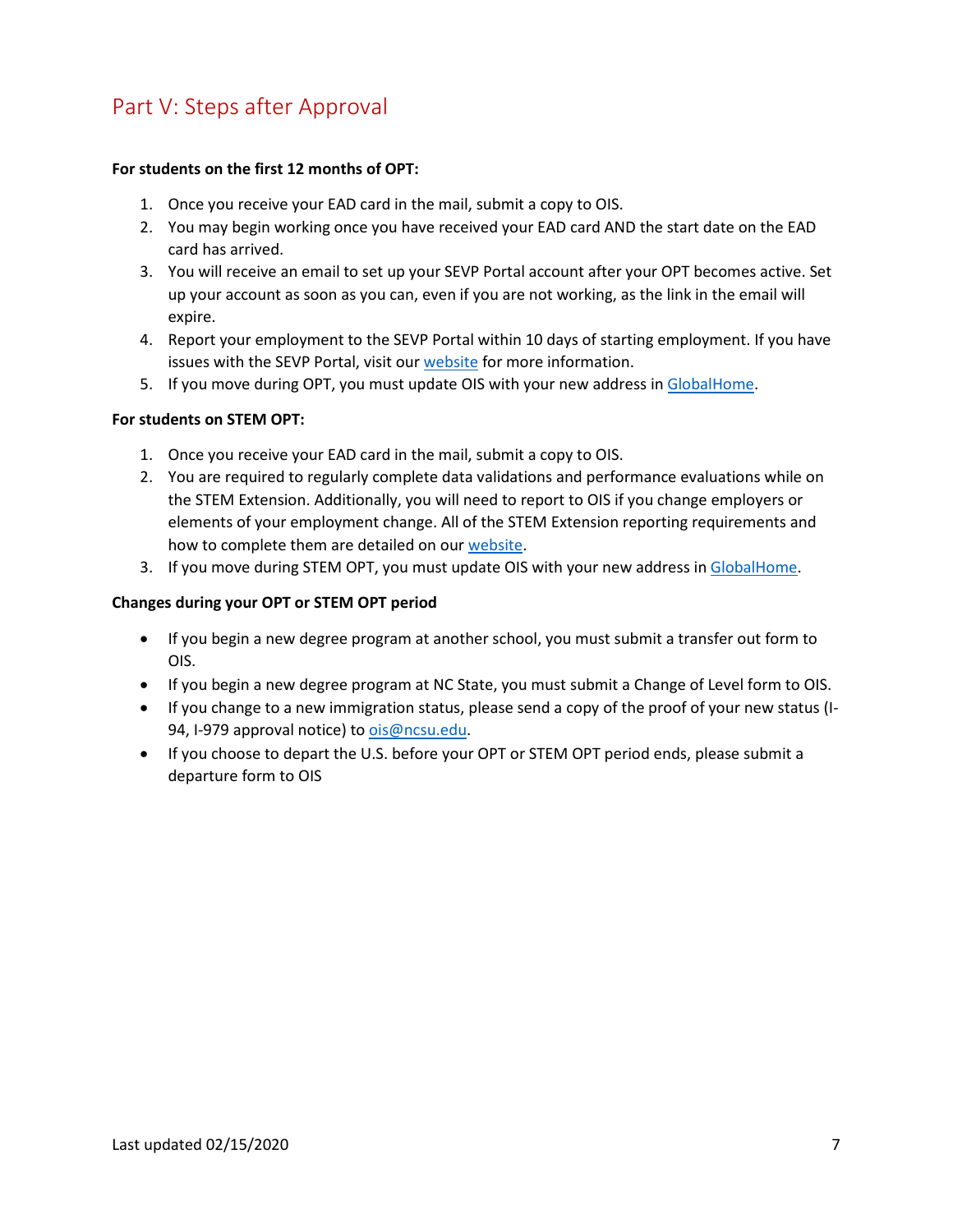# <span id="page-7-0"></span>Appendix: Guidelines for Completing Form I-765

These guidelines have been prepared by the Office of International Services (OIS) at NC State for F-1 students applying for Optional Practical Training (OPT) or OPT extension (STEM OPT). These guidelines are based on OIS's best practices and interpretation of USCIS's Instructions for Form I-765. We strongly recommend that you review [USCIS's Instructions](ttps://www.uscis.gov/i-765) for Form I-765 yourself before completing this form.

It is your responsibility to complete and file Form I-765 properly and in a timely manner. OIS is here to be a resource, but the application is ultimately yours.

General Guidelines

- Make sure to use the latest edition of Form I-765 available at [https://www.uscis.gov/i-765.](https://www.uscis.gov/i-765) These guidelines are based on the 08/25/2020 edition of Form I-765.
- Complete the form by typing or printing legibly in black ink. You may need to use Adobe Acrobat to be able to complete all fields electronically.
- Answer all questions fully and accurately.
- Print out and include all 7 pages of the I-765, even if there are pages that do not apply to you. Do not print the application double-sided.
- Sign the form in black *ink* on page 4 (and page 7, if applicable).
- If a question does not apply to you, type or print "N/A" (short for "Not Applicable"). If the question requires a numeric response, you can type or print "None."
- If you need extra space to complete any item on the form, use the space provided in Part 6. Additional Information or attach a separate sheet of paper. Type or print your name and Alien Registration Number (A-Number) (if you have one) at the top of each sheet; indicate the Page Number, Part Number, and Item Number to which your answer refers. Sign and date each sheet.
- These guidelines only cover the items of Form I-765 that can be confusing. Make sure to provide answers to all applicable items regardless of whether they are covered in these guidelines.

## Part 1. Reason for Applying

If you are applying for the initial 12-month post-completion OPT: select 1.a. (Initial permission to accept employment).

If you are applying for the 24-month STEM OPT extension (i.e. STEM OPT): select 1.c. (Renewal of my permission to accept employment).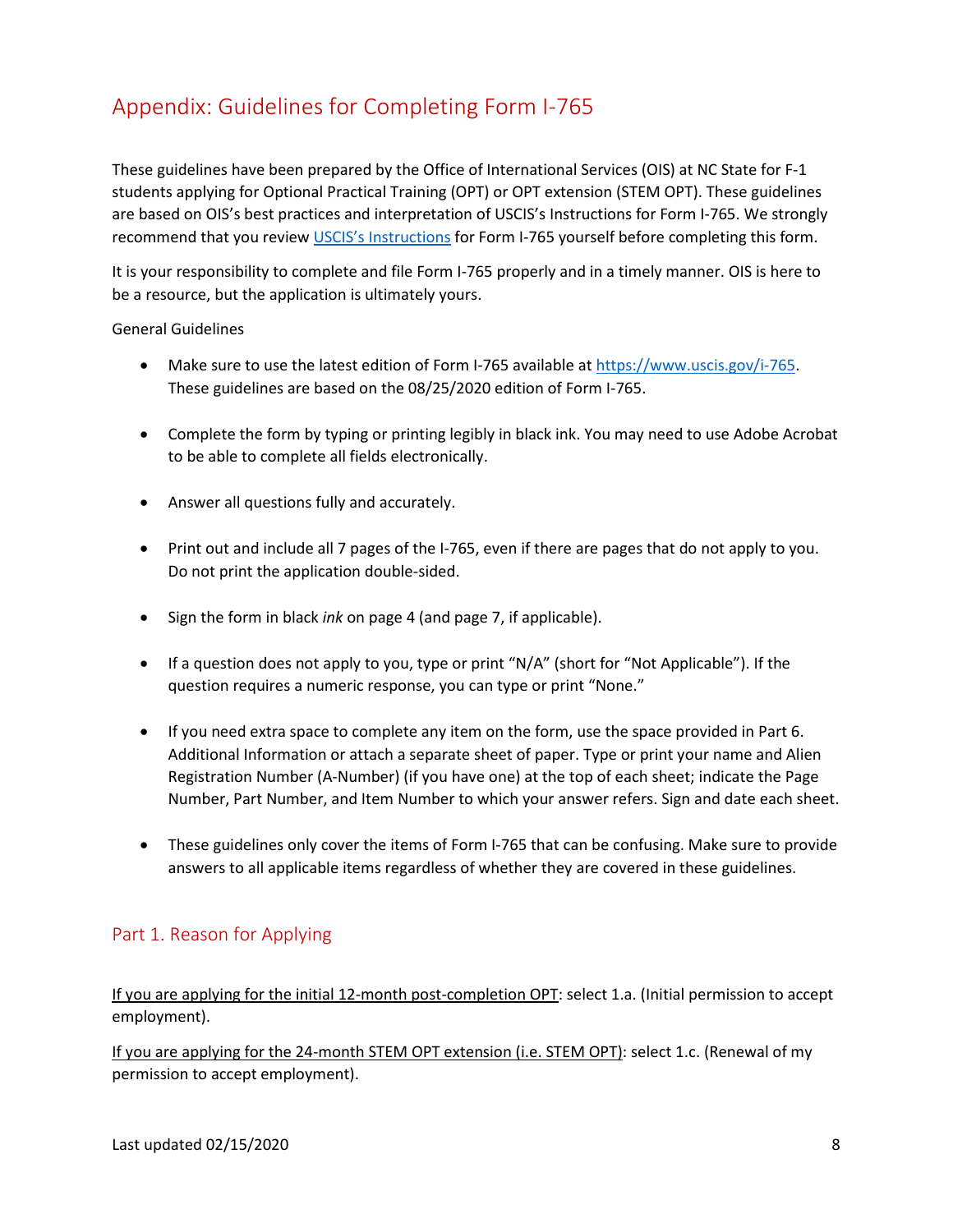### Part 2. Information About You

#### Your Full Legal Name

**Items 1.a – 1.c.** Type or print your full legal name as it appears on your I-20 and passport.

#### Other Names Used

**Items 2.a – 4.c.** Type or print all other names you have ever used, such as a maiden name, "FNU", previous legal names, etc. If you need extra space, use the space provided in Part 6. Additional Information.

#### Your U.S. Mailing Address

**Items 5.a – 5.f.** This is the address USCIS will use to mail you documents related to this application, including the official Receipt Notice and EAD card. If you are using someone else's mailing address, make sure to include their name in the "In Care Of Name" field.

You should list a stable address that you will have access to for the entire length of the application process (potentially 5 months).

If your mailing address changes after you send your application to USCIS, you will need to submit the USCIS's online Change of Address form**.** Changing your address during the OPT application process could jeopardize how quickly you receive your EAD card, so only do this as a last resort. You should also file an online change of address with the postal service on the USPS website.

**Item 6.** If your physical (home) address is different from the mailing address listed in Items 5.a. – 5.f., check "No" in this item and complete Items 7.a. – 7.d. If your mailing address is the same as your physical address, check "Yes."

#### U.S. Physical Address

**Items 7.a – 7.d.** If you answered "No" to Item 6, provide the address where you currently live. USCIS will not use this address to mail your documents. If you answered "Yes" to Item 6, you can leave Items 7.a. – 7.d. blank.

For students applying for the first 12 months of OPT, make sure your "SEVIS Local" address in MyPack matches the address you indicate is your physical address.

For students applying for the STEM Extension, make sure you have updated your physical address in [GlobalHome](https://oit300sc1.oit.ncsu.edu/istart/controllers/client/ClientEngine.cfm?serviceid=EFormIOCUpdateUSAddress0ServiceProvider) and the SEVP Portal to match the address you indicate is your physical address.

If your physical address changes after you send your application to USCIS, update your address in the appropriate places as indicated above.

### Other Information

**Item 8.** Alien Registration Number (A-Number) is only applicable to you if you have been issued an EAD in the past. All students applying for the STEM OPT extension should have this number. A-Number is the same as the USCIS Number on your EAD. If you are applying for the initial 12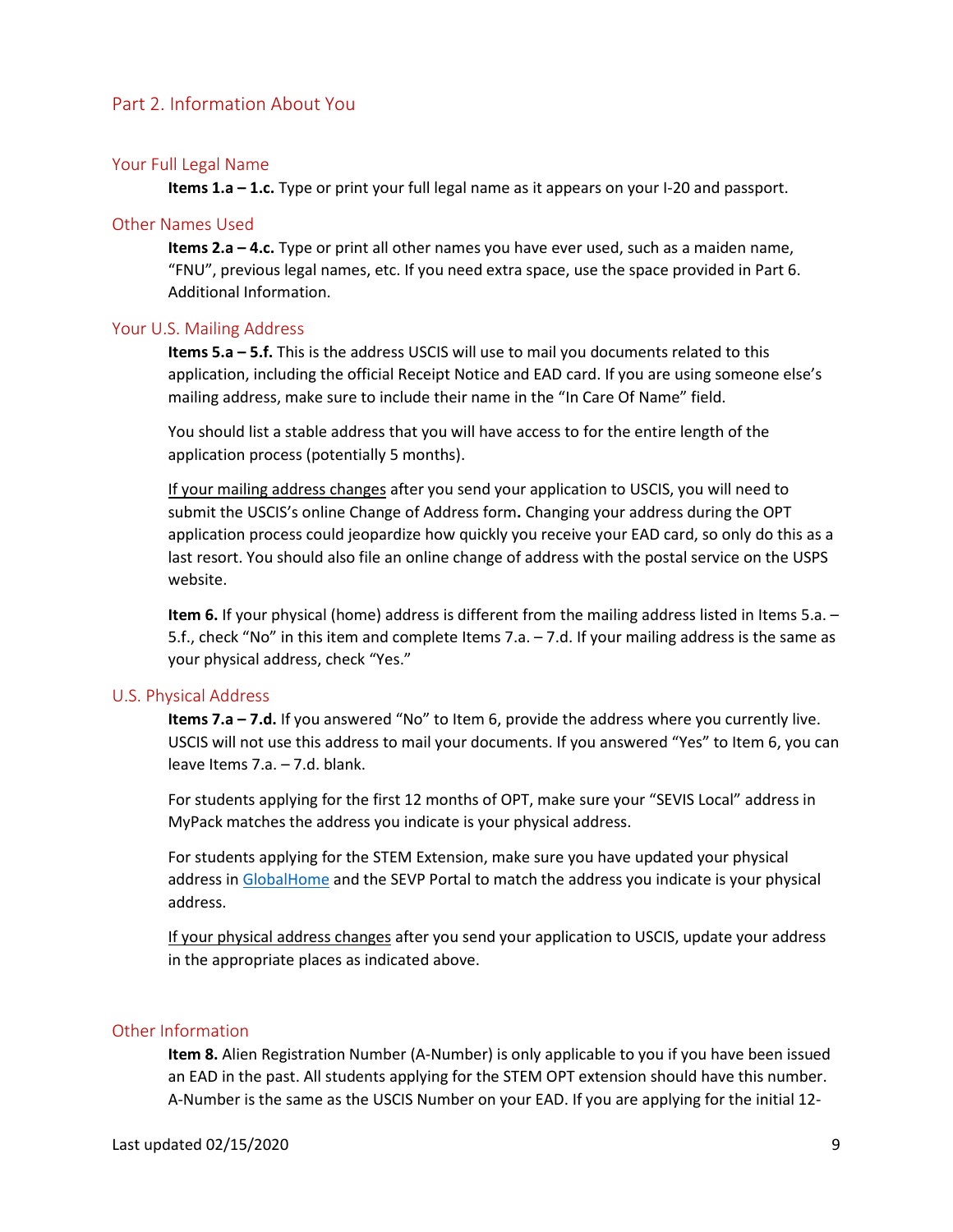month OPT and have never been issued an EAD before nor have you been assigned an A-Number for any other reason, type/print "None."

**Item 9.** Most likely, you don't have a USCIS online account number. Type/print "None" unless you know that you have a USCIS online account.

**Item 12.** If you answered "Yes," make sure to include copy/copies of your previous EAD(s). You may use Part 6 to add any details if applicable.

**Items 13.a – 13.b**. If you have ever been issued a Social Security card (even if it was issued in your previously used name, such as your maiden name), you must check "Yes" in Item 13.a. and enter your Social Security Number (SSN) from the card in Item 13.b. Otherwise, answer "No" to Item 13.a. and skip to Item 14.

**Items 14 – 15.** You are not required to request a Social Security card using Form I-765, so you can answer "No" to this item even if you don't have an SSN yet. You can apply for a Social Security card separately once you have your EAD. However, if you want the Social Security Administration to automatically issue you a Social Security card without a separate application, answer "Yes" to both Item 14 and Item 15.

**Items 16.a – 17.b**. If you answered "Yes" to Items 14 and 15, you will need to provide your father's and mother's names in Items 16.a – 17.b. Otherwise, type/print "N/A."

### Your Country or Countries of Citizenship or Nationality

**Items 18.a – 18.b.** The country of citizenship listed on your Form I-765 should match the country of citizenship on your current passport(s).

### Information About Your Last Arrival in the United States

**Item 21.a.** Provide the number of your most recent I-94 arrival record. You can access your most recent I-94 a[t https://i94.cbp.dhs.gov/I94/#/home](https://i94.cbp.dhs.gov/I94/#/home) (go to the "Get Most Recent I-94 tab"). Make sure the information in your I-94 record is correct. If you notice an error, you can contact OIS and we will work with US Customs and Border Protection (CBP) to get it corrected.

**Item 21.c.** If you have a passport, type or print "N/A."

**Item 22.** The date of your last arrival into the United States should be listed on your most recent I-94.

**Item 23.** Provide the city name and state or airport code for the port of entry for your last arrival. This information should be listed on your Travel History available on the I-94 website. There are a handful of locations outside the United States which serve as ports of entry ('preclearance') to the United States (Canada, Aruba, United Arab Emirates, etc). If this is true for you, list the international location.

**Item 24**. If you last entered the United States on your F-1 visa, enter "F-1 student." If you last entered the United States on a different visa type, enter the type of that visa (for example, "F-2 spouse" or "B-2 tourist").

**Item 25**. Type or print "F-1 student."

**Item 26.** Type the SEVIS ID number (N00…) as indicated on the top of your I-20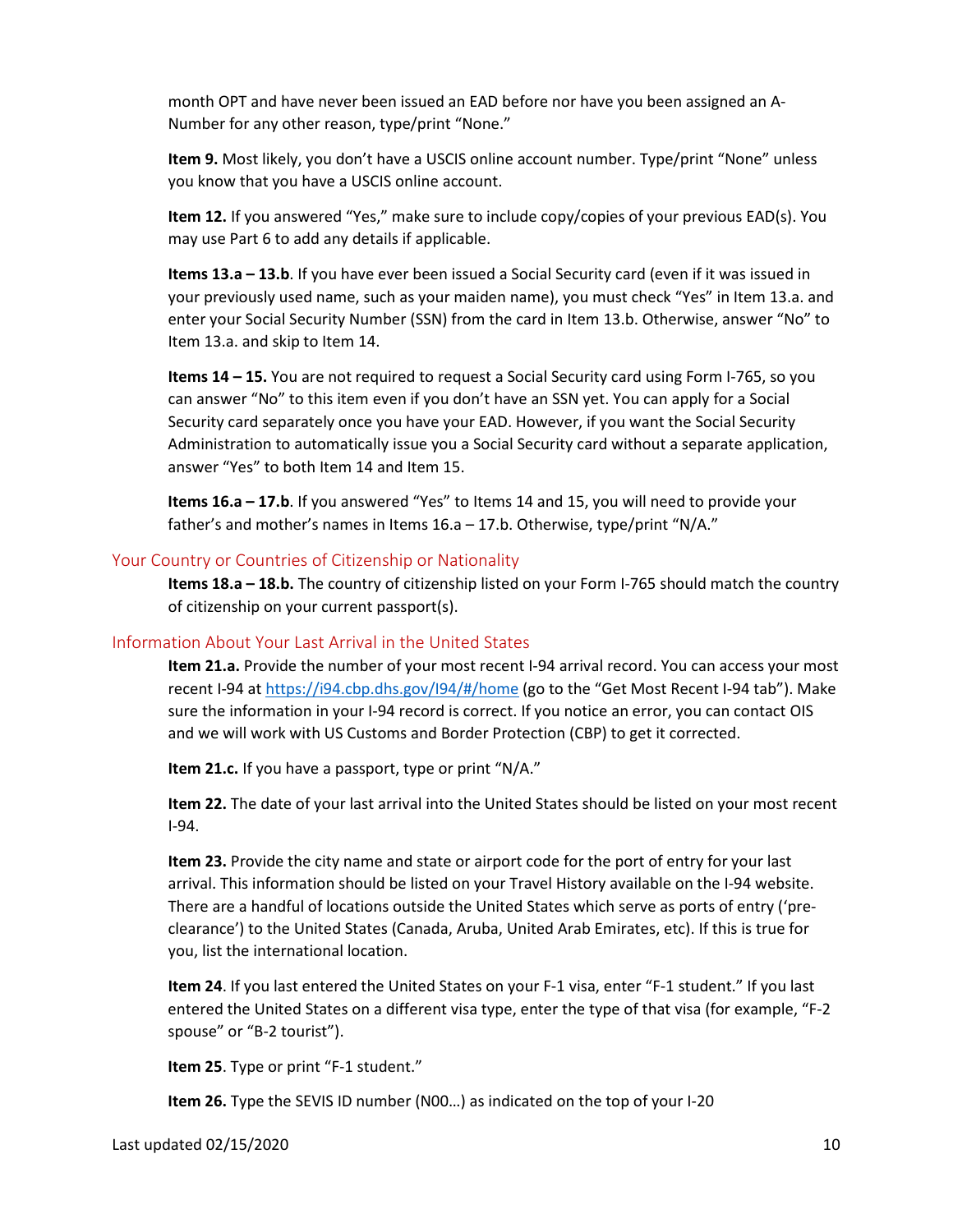**Item 27.** Type the correct code for the eligibility category:

- Initial 12-month post-completion OPT: (c)(3)(B)
- 24-month STEM OPT extension: (c)(3)(C)

**Items 28.a – 28.c.** These items apply only to students applying for the 24-month STEM OPT extension. If you are applying for the initial 12-month OPT, you do not need to fill anything in here.

If you are applying for the 24-month STEM OPT extension:

- $\circ$  Item 28.a. Type or print your degree level and major (for example, MS in Computer Science). It is ok to abbreviate your degree in this field. You may use the extra space in Part 6. Additional Information to provide the full name of your degree level and major
- $\circ$  Item 28.b. Make sure to list the name of your STEM OPT employer as it appears in the E-Verify system. Your employer should provide you with this information.
- $\circ$  Item 28.c. Your employer should provide you with their E-Verify Company Identification Number. If your employer is using a third-party company for E-Verify, this must be your employer's E-Verify Client Company Identification Number.

o Remember: your STEM OPT employer must be enrolled in E-Verify prior to your requesting a STEM OPT I-20 from OIS. If your employer doesn't have any experience with the E-Verify system, you can refer them to the E-Verify website.

o Don't confuse the E-Verify number with the Employer Identification Number (EIN)! These are two different numbers!

**Items 29 – 31.b.** These items are not applicable for OPT. Type or print "N/A."

## Part 3. Applicant's Statement, Contact Information, Declaration, Certification, and **Signature**

## Applicant's Signature

**Items 7.a – 7.b. Do NOT forget to sign in ink and date the form**! Applications submitted without a proper signature in Item 7.a will be denied. The signature must be in black ink. Do not provide a stamped or typewritten name instead of a signature and do not use an electronic signature.

## Part 4. Interpreter's Contact Information, Certification, and Signature

You should have sufficient English fluency to complete this form yourself, so it is very unlikely that you will need an interpreter's help for this. If you checked Item 1.a in Part 3 ("I can read and understand English…"), you don't need to fill out Part 4 – just type or print "N/A" in this section's fields.

## Part 5. Contact Information, Declaration, and Signature of the Person Preparing this Application, If Other Than the Applicant

If you checked Item 1.a in Part 3, type or print "N/A" in all fields of Part 5.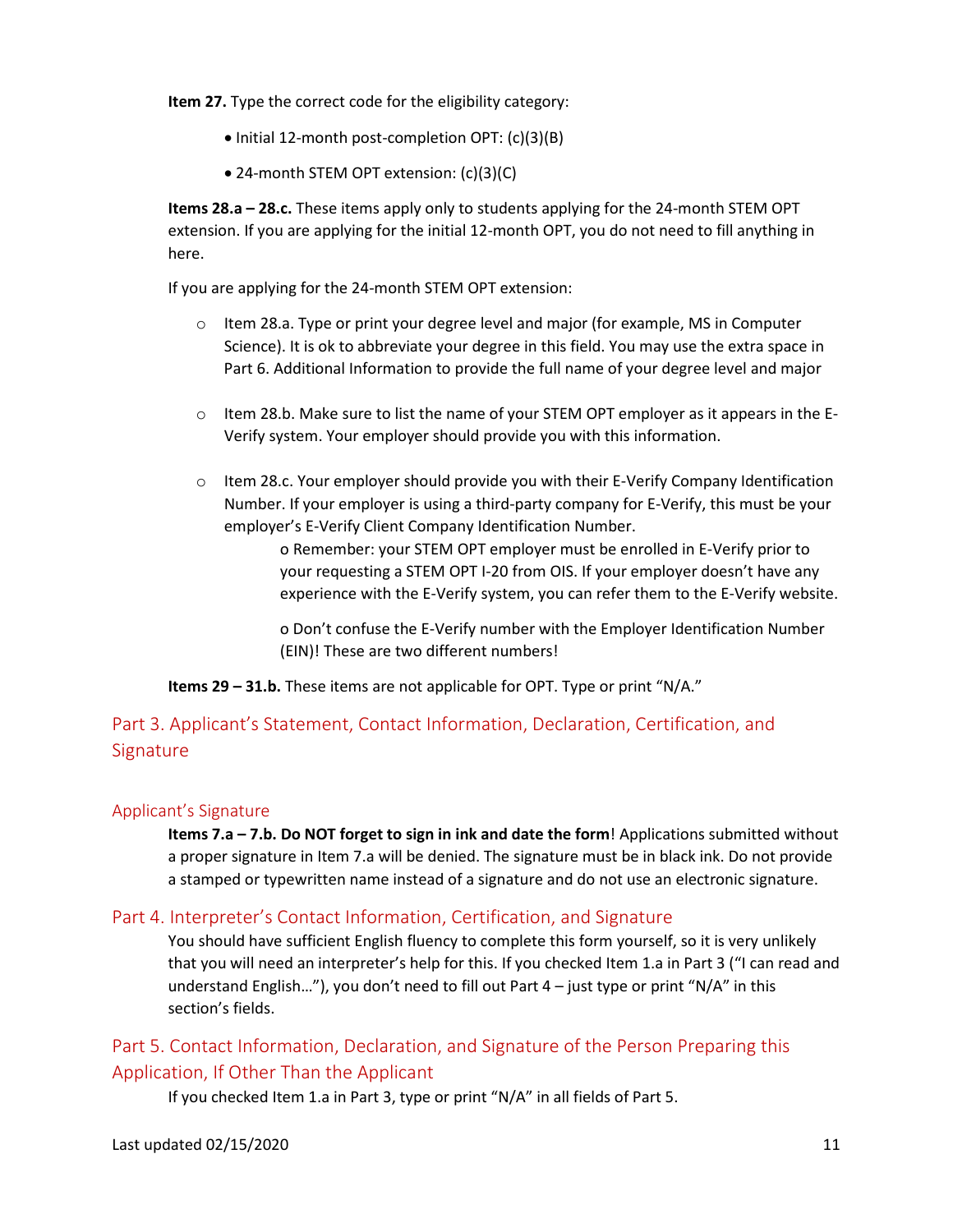### Part 6. Additional Information

**For all students**, you will need to use this section, if

• you have used a different SEVIS ID number in the past (SEVIS numbers are listed on top of I-20s and DS-2019s);

• you need extra space to provide answers to any of the items within this form.

**If you are applying for the first 12 months of OPT**, you will need to use this section, if

- you have been approved for CPT (Curricular Practical Training) in the past;
- you have been approved for OPT in the past

Type or print your name and A-Number (if any) at the top of each sheet; indicate the Page Number, Part Number, and Item Number to which your answer refers; and sign and date each sheet. If you need more space than what is provided in Part 6, you may make copies of Part 6 to complete and file with your application, or attach a separate sheet of paper.

Examples of how to complete Part 6:

• Previous SEVIS ID. If you are using Part 6 to provide your previously used SEVIS ID number(s), we suggest the following format: **Previous SEVIS ID: N0000000; program start date – program end date (at the time you used this SEVIS ID); degree level**. As for the Page Number, Part Number and Item Number, we recommend that you enter 3 for Page Number, 2 for Part Number and 26 for Item Number (as this information refers to your SEVIS number). See our sample below.

• CPT. If you are using Part 6 to provide information about your previously authorized CPT, we suggest the following format: **CPT authorization: part time or full time; CPT start date – CPT end date; degree level; SEVIS number** (which you had at the time of this CPT). As for the Page Number, Part Number and Item Number, we recommend that you enter 3 for Page Number, 2 for Part Number and 27 for Item Number (as this information refers to your eligibility category).

• OPT. If you are using Part 6 to provide information about your previously authorized OPT, we suggest the following format: **OPT authorization (**indicate what type of OPT **– pre-completion, post-completion, or STEM extension): part time or full time; OPT start date – OPT end date; degree level; SEVIS number** (which you had at the time of this OPT). As for the Page Number, Part Number and Item Number, we recommend that you enter 3 for Page Number, 2 for Part Number and 27 for Item Number (as this information refers to your eligibility category).